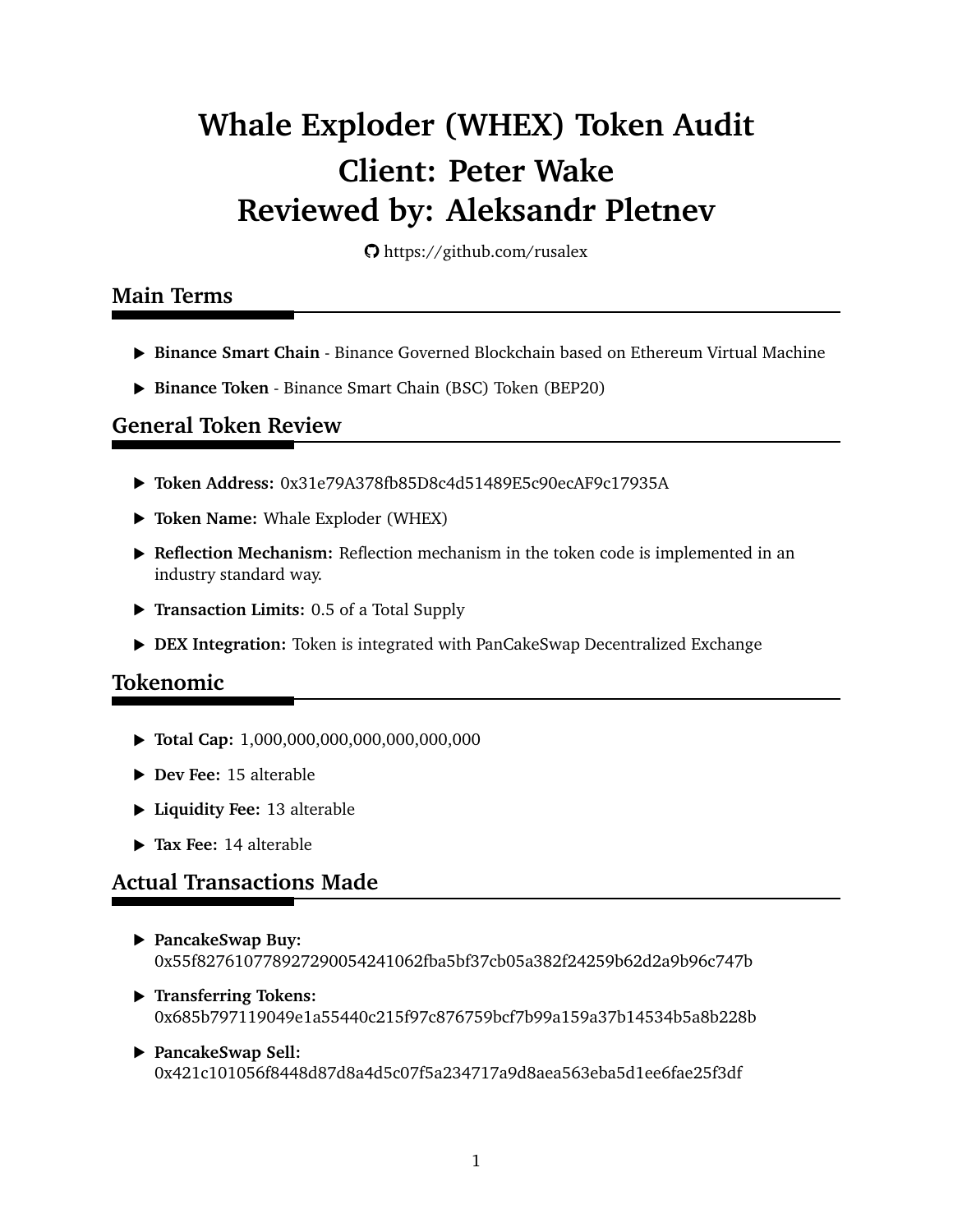$*$  All three transactions are visible in BSC blockchain and can be viewed online via  $\bigcirc$  https//bscscan.com/ service. **Reflection Mechanism Call Graph**



# **Token Public Interface**

- addLiquidity(uint256,uint256) (private)
- allowance(address,address) (public)
- approve(address,uint256) (public)
- balanceOf(address) (public)
- calculateDevFee(uint256) (private)
- calculateLiquidityFee(uint256) (private)
- calculateTaxFee(uint256) (private)
- constructor(string,string,uint256,uint256,uint256,uint256,uint256,address,address) (public)
- decimals() (public)
- decreaseAllowance(address,uint256) (public)
- deliver(uint256) (public)
- excludeFromFee(address) (public)
- excludeFromReward(address) (public)
- includeInFee(address) (public)
- includeInReward(address) (external)
- increaseAllowance(address,uint256) (public)
- isExcludedFromFee(address) (public)